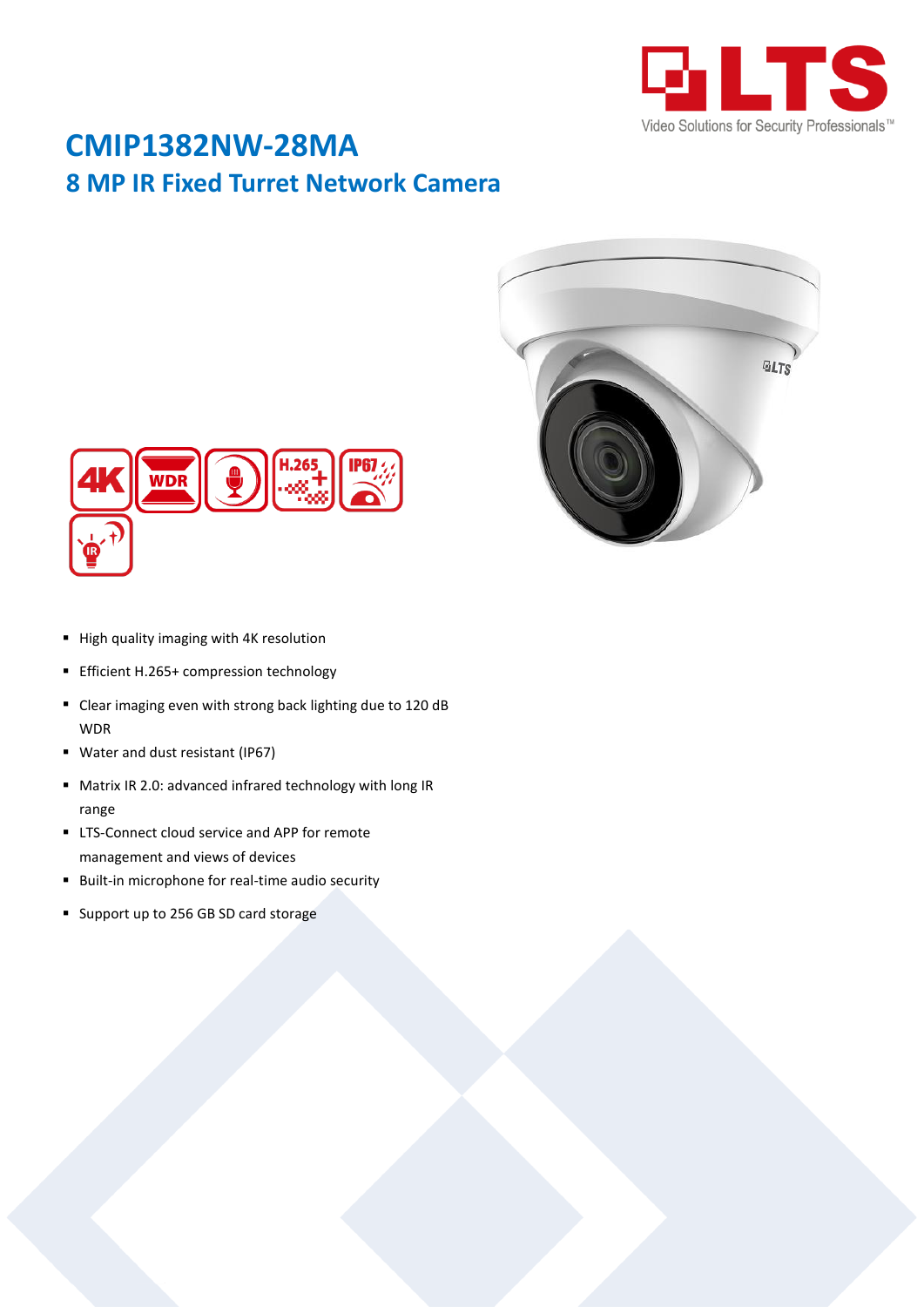

## **Specification**

| Camera                             |                                                                                                                                       |  |
|------------------------------------|---------------------------------------------------------------------------------------------------------------------------------------|--|
| <b>Image Sensor</b>                | 1/2.5" Progressive Scan CMOS                                                                                                          |  |
| Min. Illumination                  | 0.01 Lux @ (F2.0, AGC ON)                                                                                                             |  |
| Shutter Speed                      | 1/3 s to 1/100,000 s                                                                                                                  |  |
| Slow Shutter                       | Yes                                                                                                                                   |  |
| Wide Dynamic Range                 | 120 dB                                                                                                                                |  |
| Day & Night                        | ICR Cut                                                                                                                               |  |
| Angle Adjustment                   | Pan: 0° to 360°, tilt: 0° to 75°, rotate: 0° to 360°                                                                                  |  |
| Lens                               |                                                                                                                                       |  |
| Lens Type & FOV                    | 2.8 mm, horizontal FOV 102°, vertical FOV 53°, diagonal FOV 123°                                                                      |  |
| Aperture                           | F2.0                                                                                                                                  |  |
| Lens Mount                         | M12                                                                                                                                   |  |
| <b>Illuminator</b>                 |                                                                                                                                       |  |
| IR Range                           | Up to 98ft(30 m)                                                                                                                      |  |
| Wavelength                         | 850 nm                                                                                                                                |  |
| Smart Supplement Light             | Yes                                                                                                                                   |  |
| <b>Video</b>                       |                                                                                                                                       |  |
| Max. Resolution                    | $3840 \times 2160$                                                                                                                    |  |
| Main Stream                        | 50Hz: 12.5 fps (3840 × 2160, 2560 × 1440, 1920 × 1080, 1280 × 720)                                                                    |  |
|                                    | 60Hz: 15 fps (3840 × 2160, 2592 × 1944, 1920 × 1080, 1280 × 720)                                                                      |  |
|                                    | 50Hz: 25 fps (640 $\times$ 480, 640 $\times$ 360)                                                                                     |  |
| Sub Stream                         | 60Hz: 30 fps (640 $\times$ 480, 640 $\times$ 360)                                                                                     |  |
|                                    | Main stream: H.265+/H.265                                                                                                             |  |
| Video Compression                  | Sub-stream: H.265/MJPEG                                                                                                               |  |
| Video Bit Rate                     | 32 Kbps to 16 Mbps                                                                                                                    |  |
| H.265 Type                         | Main Profile                                                                                                                          |  |
| $H.265+$                           | Main stream supports                                                                                                                  |  |
| <b>Bit Rate Control</b>            | CBR/VBR                                                                                                                               |  |
| Scalable Video Coding (SVC)        | H.265 supports                                                                                                                        |  |
| Region of Interest (ROI)           | 1 fixed region for main stream and sub-stream                                                                                         |  |
| <b>Audio</b>                       |                                                                                                                                       |  |
| <b>Environment Noise Filtering</b> | Yes                                                                                                                                   |  |
| <b>Audio Sampling Rate</b>         | 8 kHz/16 kHz/32 kHz/44.1 kHz/48 kHz                                                                                                   |  |
| <b>Audio Compression</b>           | G.711ulaw/G.711alaw/G.722.1/G.726/MP2L2/PCM/MP3/AAC                                                                                   |  |
| Audio Bit Rate                     | 64 Kbps(G.711 ulaw)/64 Kbps(G.711 alaw)/16 Kbps(G.722.1)/16 Kbps(G.726)/32-192<br>Kbps(MP2L2)/16-64Kbps(AAC)/8-320Kbps(MP3)           |  |
| <b>Network</b>                     |                                                                                                                                       |  |
| Simultaneous Live View             | Up to 6 channels                                                                                                                      |  |
| <b>API</b>                         | Open Network Video Interface (PROFILE S, PROFILE G), ISAPI, SDK, ISUP                                                                 |  |
| Protocols                          | TCP/IP, ICMP, DHCP, DNS, DDNS, HTTP, HTTPS, RTP, RTSP, NTP, UPnP, IGMP, IPv6,<br>UDP, QoS, Bonjour, FTP, SMTP, 802.1x, SSL/TLS, PPPoE |  |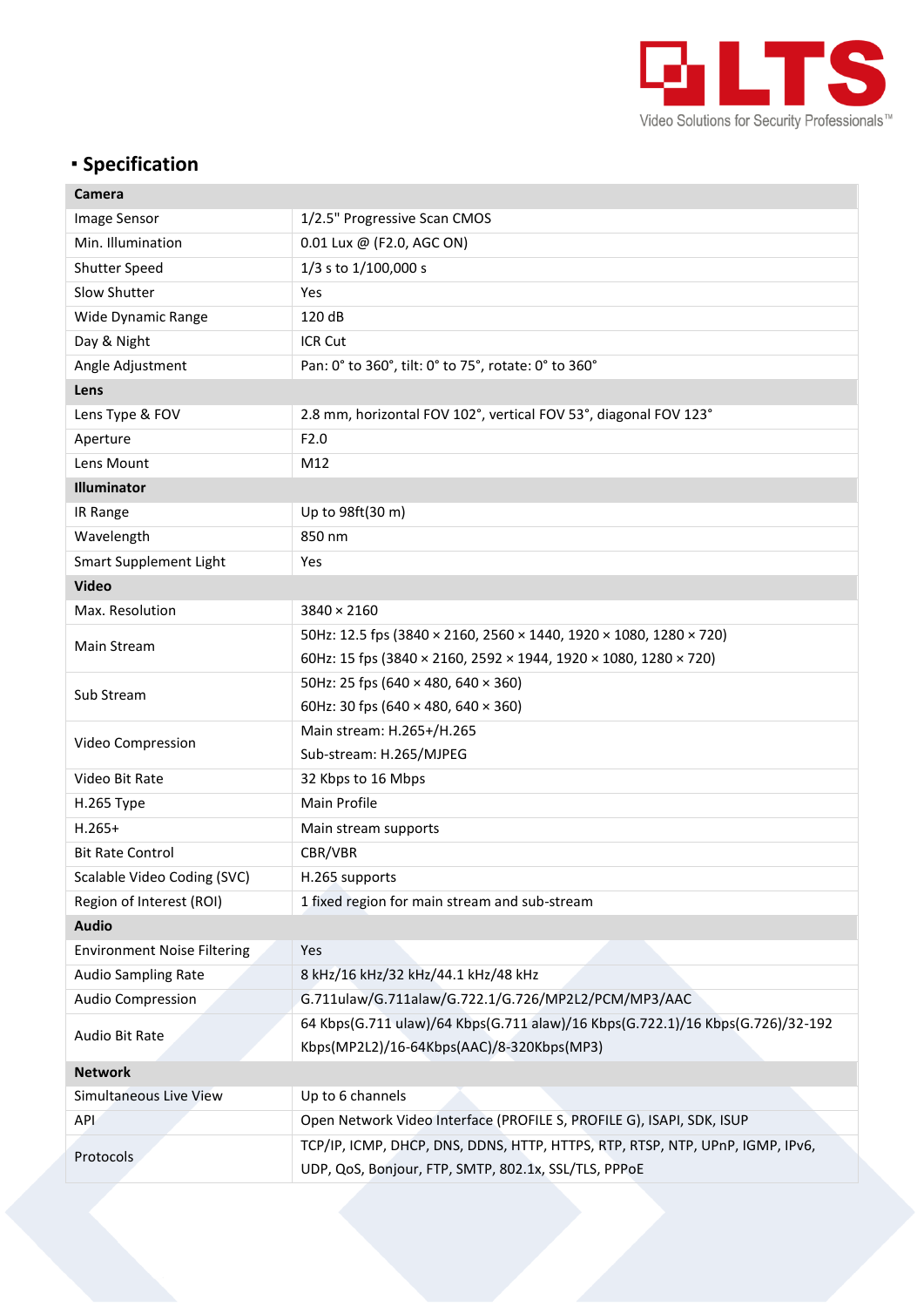

| User/Host                      | Up to 32 users                                                                           |  |
|--------------------------------|------------------------------------------------------------------------------------------|--|
|                                | 3 levels: Administrator, Operator and User                                               |  |
| Network Storage                | Supports microSD/SDHC/SDXC card (256 GB) local storage, and NAS (NFS, SMB/CIFS),         |  |
|                                | auto network replenishment (ANR)                                                         |  |
| Web Browser                    | Plug-in required live view: IE 10, IE 11                                                 |  |
|                                | Local service: Chrome 57.0+, Firefox 52.0+                                               |  |
| <b>Image</b>                   |                                                                                          |  |
| Day/Night Switch               | Day, Night, Auto, Schedule                                                               |  |
| Image Enhancement              | BLC, HLC, 3D DNR                                                                         |  |
| <b>Image Settings</b>          | Mirror, saturation, brightness, contrast, sharpness, AGC, and white balance adjustable   |  |
|                                | by client software or web browser                                                        |  |
| Privacy Mask                   | 4 regions of privacy masks                                                               |  |
| Interface                      |                                                                                          |  |
| <b>Built-in Microphone</b>     | <b>Yes</b>                                                                               |  |
| On-board Storage               | Built-in micro SD/SDHC/SDXC slot, up to 256 GB                                           |  |
| <b>Hardware Reset</b>          | Yes                                                                                      |  |
| <b>Communication Interface</b> | 1 RJ45 10M/100M self-adaptive Ethernet port                                              |  |
| <b>Smart Feature-Set</b>       |                                                                                          |  |
| <b>Basic Event</b>             | Motion detection, video tampering, exception                                             |  |
| General                        |                                                                                          |  |
|                                | Upload to FTP/NAS/memory card, notify surveillance center, send email, trigger           |  |
| Linkage Method                 | recording, trigger capture                                                               |  |
|                                | 33 languages                                                                             |  |
|                                | English, Russian, Estonian, Bulgarian, Hungarian, Greek, German, Italian, Czech, Slovak, |  |
| Web Client Language            | French, Polish, Dutch, Portuguese, Spanish, Romanian, Danish, Swedish, Norwegian,        |  |
|                                | Finnish, Croatian, Slovenian, Serbian, Turkish, Korean, Traditional Chinese, Thai,       |  |
|                                | Vietnamese, Japanese, Latvian, Lithuanian, Portuguese (Brazil), Ukrainian                |  |
| <b>General Function</b>        | Anti-flicker, password protection, password reset via email                              |  |
| Software Reset                 | Yes                                                                                      |  |
| <b>Storage Conditions</b>      | -30 °C to 60 °C (-22 °F to 140 °F). Humidity 95% or less (non-condensing)                |  |
| <b>Startup and Operating</b>   | -30 °C to 60 °C (-22 °F to 140 °F). Humidity 95% or less (non-condensing)                |  |
| Conditions                     |                                                                                          |  |
| Power Supply                   | 12 VDC ± 25%                                                                             |  |
|                                | PoE: 802.3af, Type 1 Class 3                                                             |  |
|                                | 12 VDC, 0.4 A, max. 5 W                                                                  |  |
| Power Consumption and Current  | PoE (802.3af, 36 V to 57 V), 0.20 A to 0.1 A, max. 6.5 W                                 |  |
| Power Interface                | Ø5.5 mm coaxial power plug                                                               |  |
| Camera Material                | Aluminum alloy body                                                                      |  |
| Camera Dimension               | $\varphi$ 110 × 81.25 mm ( $\varphi$ 4.33" × 3.20")                                      |  |
| Package Dimension              | $150 \times 150 \times 141$ mm $(5.9" \times 5.9" \times 5.6")$                          |  |
| Camera Weight                  | Approx. 390 g (0.9 lb.)                                                                  |  |
| With Package Weight            | Approx. 656 g (1.4 lb.)                                                                  |  |